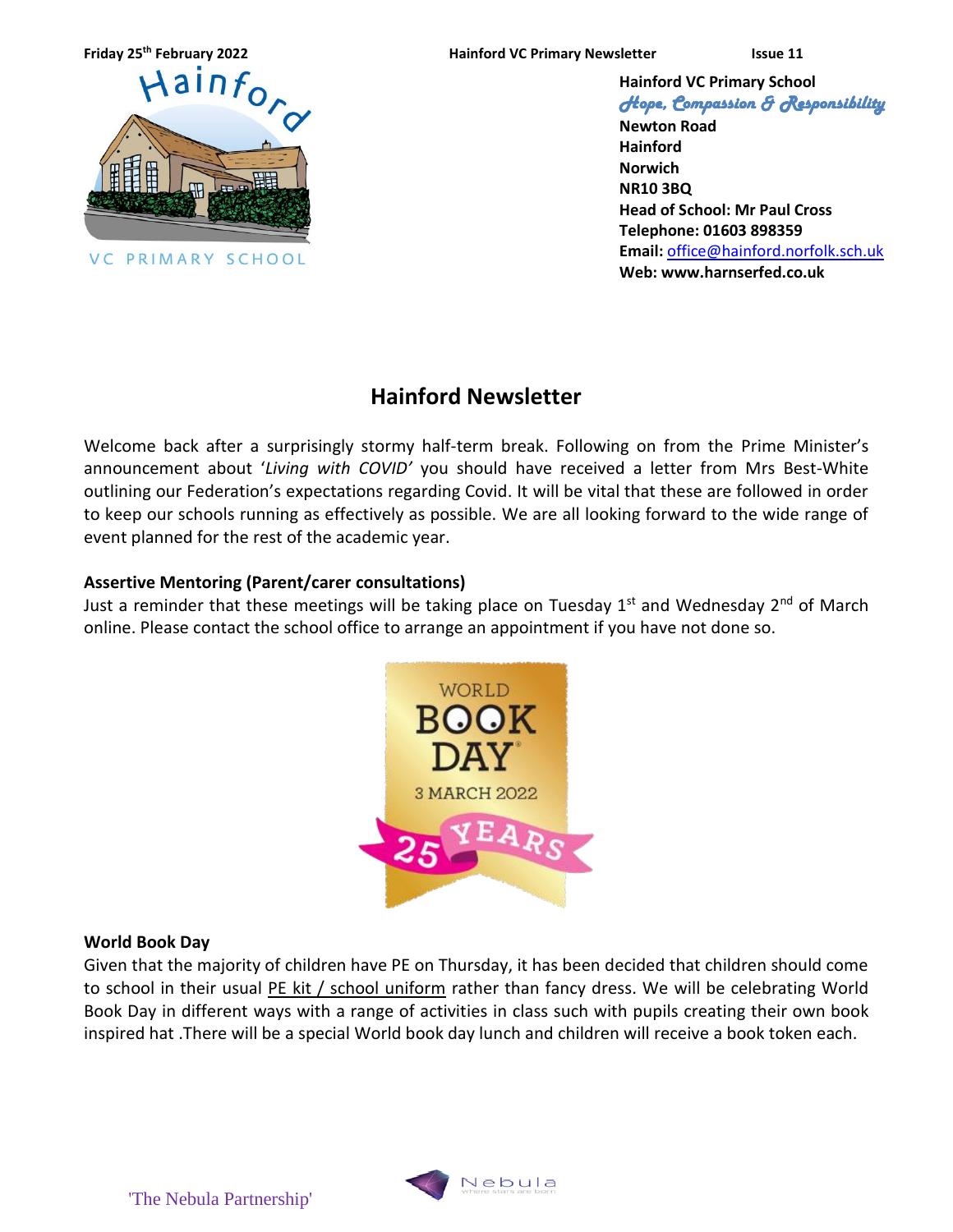# **Year 6 Maths Challenge**



Congratulation to our year 6 young mathematicians who battled a wide range of challenges with great team work and mental dexterity – great work.

#### **School Council**

Given the disruption due to Covid, those children selected to be school council members will remain in this position for the rest of the academic year.

#### **Fairtrade Cake Competition**

Well done to everyone who took part in the fantastic cake competition last half term. This proved a very effective way of raising awareness and funds (£44) for Fairtrade.

#### **Safe Parking**

Thank you to everyone who continues to park safely in the 'Millennium Carpark'. Given the farm traffic and busy roads it is much less safe to park directly outside of the church and we would encourage you as always to use the great resource that the 'Millennium Carpark' is. Please note that the signs along the church fence clearly ask people to use the carpark opposite.

Secondly, the school has also received various concerns about children being driven to school without wearing seatbelts and other unsafe practices. Below is the legal position:

"*You must make sure that any children in the vehicle you're driving are:*

- *in the [correct car seat](https://www.gov.uk/child-car-seats-the-rules) for their height or weight until they reach 135 centimetres tall or their 12th birthday, whichever is first*
- *wearing a seat belt if they're 12 or 13 years old, or younger and over 135cm tall*

*You can be fined up to £500 if a child under 14 isn't in the correct car seat or wearing a seat belt while you're driving."*

Including the 'Bikeability' course that we will be running for our year 5s and 6s, the school will be running various other workshops and sessions to promote road safety during the rest of the academic year.

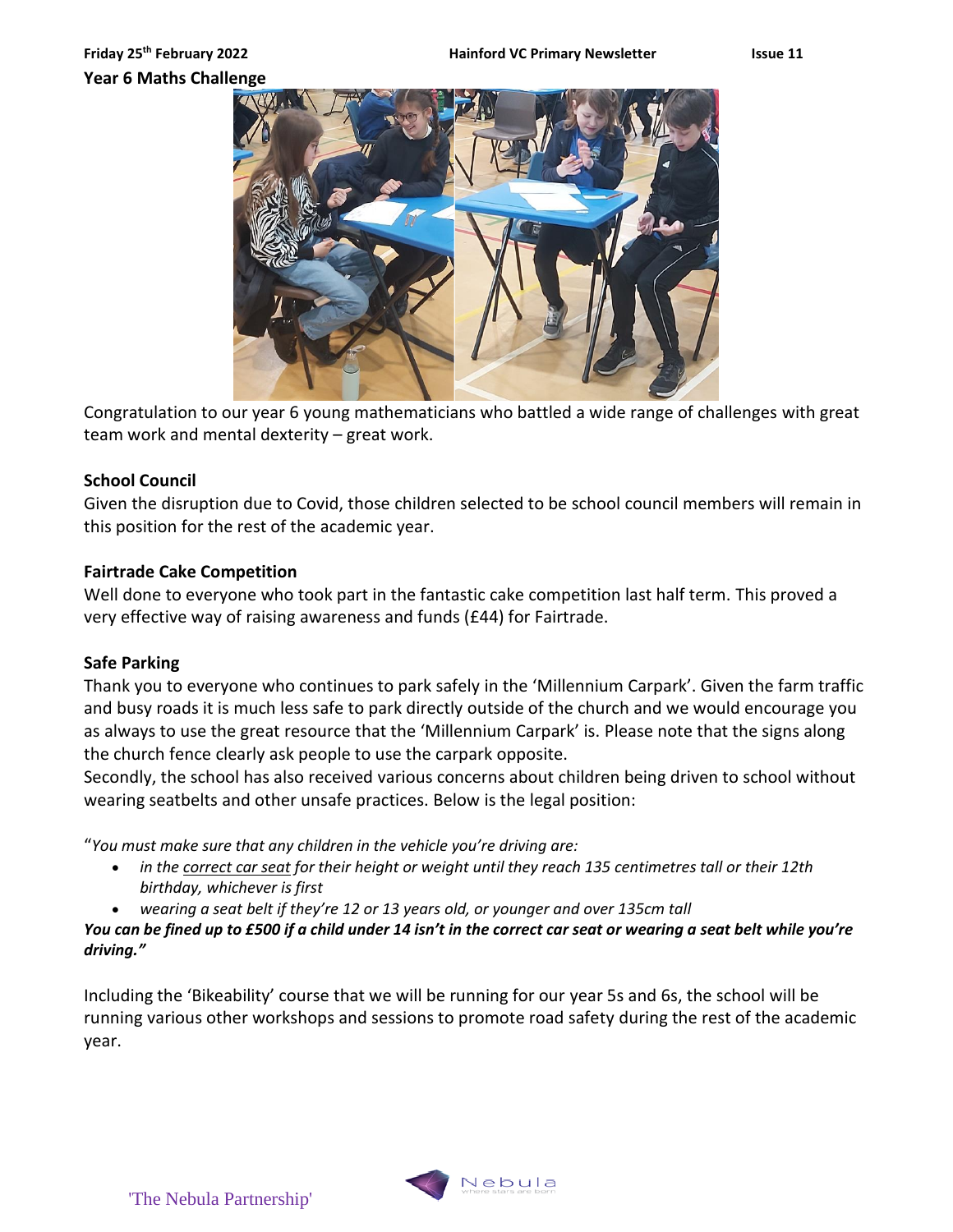#### **The 'Value for Life' this half-term is: Trust**

A Christian Perspective on Trust:

*Trust is the basis of all stable relationships, including a person's relationship with God. It is rooted in truth, and will grow through consistent experiences of reliability and integrity. God's commitment to humanity is seen in his willingness to trust ordinary people with the carrying out of his purposes through history (Values for Life).* As a school, we will be showing children how to have trust on others. We will explore how we can rebuild trust if lost and how different winds of trust work in our school community and the wider world.

If any members of the wider school community can offer any ideas, or wish to celebrate an example of your child demonstrating this value at home then pleased contact Mr Cross.

| Friday   | <b>Star Award</b>                                        | <b>Values Award</b>                                         |
|----------|----------------------------------------------------------|-------------------------------------------------------------|
| 25th Feb |                                                          | <b>Trust</b>                                                |
| Class 1  | <b>Issac</b> - great work with fractions                 | $Jack - having trust in himself and others$                 |
| Class 2  | $Isobel - excellent stitching$                           | Libby $-$ for being a great example of being<br>trustworthy |
| Class 3  | <b>Merryn</b> $-$ for great work and a<br>great attitude | Grace $-$ for being a great example of being<br>trustworthy |

#### **Let's Celebrate!**



Alterations/Updates in blue

- *Singing club every Thursday and Friday lunchtimes*
- *Study Club for class 2 and 3 on Thursdays 3pm to 4pm (letters sent 14.01.22)*

# **Spring Term**

#### **February**

 $21<sup>st</sup>$  (Mon) School reopens to pupils

- 25th Yr6 Maths challenge event (*for selected children only – letters went out 22.02*)
- 25th NPSAA cross country race 5 (Horsford Junior) (Selected pupils only sent out 21.02)